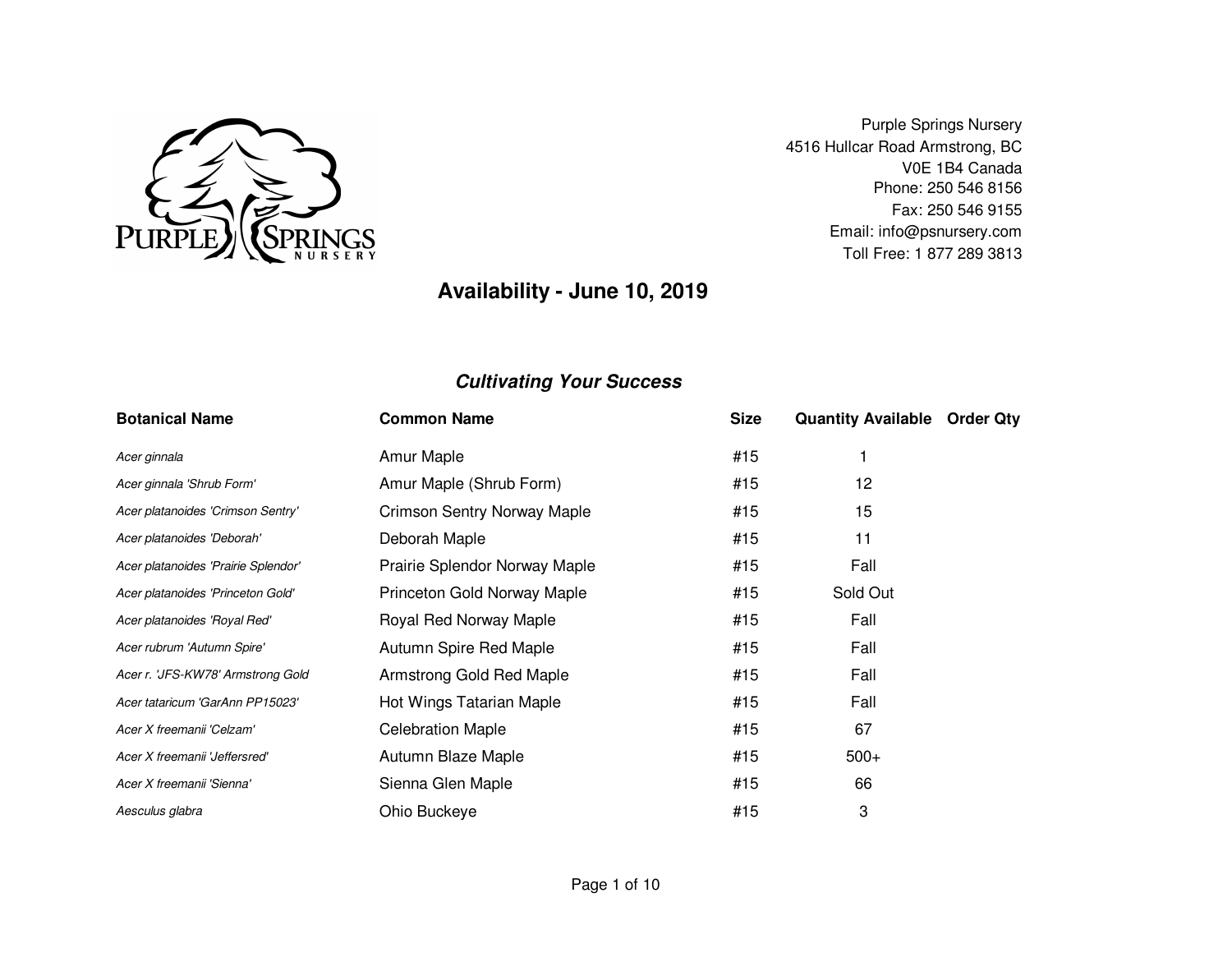| <b>Botanical Name</b>                         | <b>Common Name</b>                          | <b>Size</b> | <b>Quantity Available Order Qty</b> |  |
|-----------------------------------------------|---------------------------------------------|-------------|-------------------------------------|--|
| Aesculus x arnoldiana 'Autumn Splendor'       | Autumn Splendor Buckeye                     | #15         | 23                                  |  |
| Aesculus x carnea 'Ft McNair'                 | Ft McNair Red Horse Chestnut                | #15         | 5                                   |  |
| Amelanchier x grandiflora 'Autumn Brilliance' | Autumn Brilliance Serviceberry - Shrub Form | #15         | Sold Out                            |  |
| Betula papyrifera 'Varen'                     | Prairie Dream Paper Birch                   | #15         | 31                                  |  |
| Betula platyphylla 'Fargo PP10963'            | Dakota Pinnacle Birch                       | #15         | 163                                 |  |
| Betula platyphylla 'Jefpark'                  | <b>Parkland Pillar Birch</b>                | #15         | 160                                 |  |
| Caragana aborescens 'Sutherland'              | Sutherland Caragana                         | #15         | 11                                  |  |
| Crataegus x mordenensis 'Snowbird'            | Snowbird Hawthorn                           | #15         | Sold Out                            |  |
| Crataegus x mordenensis 'Toba'                | Toba Hawthorn                               | #15         | Sold Out                            |  |
| Elaeagnus angustifolia                        | <b>Russian Olive</b>                        | #15         | $\mathbf{2}$                        |  |
| Fraxinus pennsylvanica 'Patmore'              | Patmore Green Ash                           | #15         | 190                                 |  |
| Fraxinus pennsylvanica 'Rugby'                | Prairie Spire Ash                           | #15         | 53                                  |  |
| Gleditsia t. var. i. 'Shademaster'            | Shademaster Honeylocust                     | #15         |                                     |  |
| Liquidambar styraciflua 'Moraine'             | Moraine Sweetgum                            | #15         | Sold Out                            |  |
| Malus x 'Courageous'                          | Courageous Crabapple                        | #15         | 8                                   |  |
| Malus 'Jefspire'                              | Purple Spire Flowering Crabapple            | #15         | Sold Out                            |  |
| Malus 'Royalty'                               | <b>Royalty Flowering Crabapple</b>          | #15         | Sold Out                            |  |
| Malus domestica 'Honeycrisp'                  | Honeycrisp Apple                            | #15         | Sold Out                            |  |
| Malus x 'Jeflite'                             | <b>Starlite Flowering Crabapple</b>         | #15         | 43                                  |  |
| Malus x 'Spring Snow'                         | Spring Snow Flowering Crabapple             | #15         | 489                                 |  |
| Malus x 'Thunderchild'                        | Thunderchild Flowering Crabapple            | #15         | 284                                 |  |
| Malus x adstringens 'Durleo'                  | <b>Gladiator Flowering Crabapple</b>        | #15         | 300                                 |  |
| Populus tremula 'Erecta'                      | Swedish Columnar Aspen                      | #15         | 50                                  |  |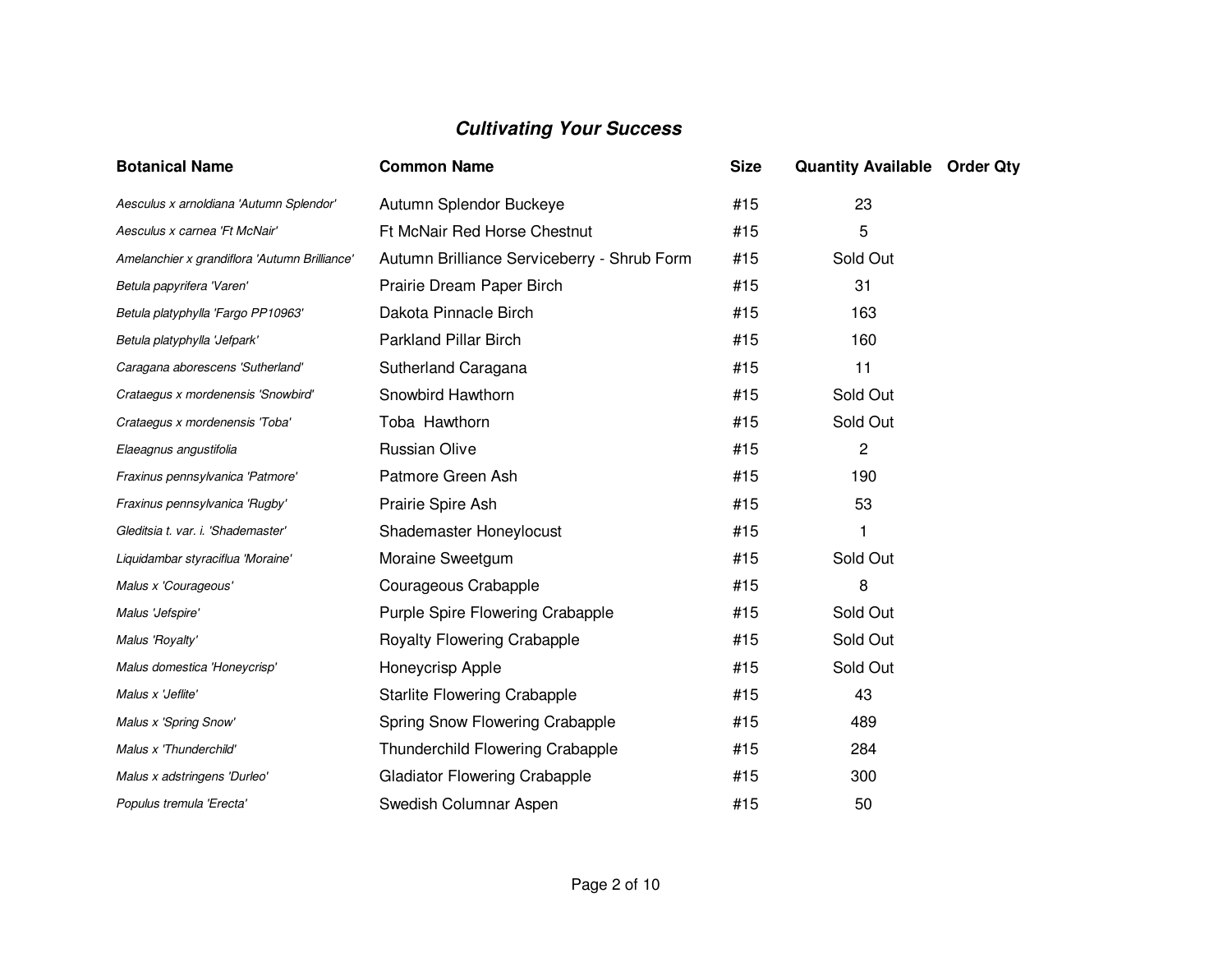| <b>Botanical Name</b>              | <b>Common Name</b>              | <b>Size</b> | <b>Quantity Available Order Qty</b> |  |
|------------------------------------|---------------------------------|-------------|-------------------------------------|--|
| Prunus evans                       | Evans Cherry                    | #15         | Sold Out                            |  |
| Prunus nigra 'Princess Kay'        | Princess Kay Flowering Plum     | #15         | Fall                                |  |
| Prunus virginiana                  | <b>Schubert Chokecherry</b>     | #15         | 178                                 |  |
| Quercus macrocarpa                 | <b>Burr Oak</b>                 | #15         | 79                                  |  |
| Sorbus aucuparia 'Michred'         | Cardinal Royal Mountain Ash     | #15         | 19                                  |  |
| Sorbus decora                      | Showy Mountain Ash              | #15         | Fall                                |  |
| Syringa reticulata 'Ivory Silk'    | Ivory Silk Japanese Lilac       | #15         | 251                                 |  |
| Syringa reticulata 'Snowcap' clump | Snowcap Japanese Lilac clump    | #15         | 1                                   |  |
| Syringa reticulata clump           | Ivory Silk Japanese Lilac clump | #15         | 65                                  |  |
| Tilia americana 'American Sentry'  | American Sentry Linden          | #15         | 23                                  |  |
| Tilia americana euchlora 'Redmond' | Redmond Linden                  | #15         | 33                                  |  |
| Tilia cordata 'Corzam'             | Corinthian Little Leaf Linden   | #15         | 4                                   |  |
| Tilia cordata 'Greenspire'         | Greenspire Littleleaf Linden    | #15         | 117                                 |  |
| Tilia flavescens                   | Dropmore Linden                 | #15         | Sold Out                            |  |
| Ulmus americana                    | American Elm                    | #15         | 1                                   |  |
| Ulmus americana 'Brandon'          | <b>Brandon Elm</b>              | #15         | 82                                  |  |
| Ulmus americana 'Bylands Upright'  | <b>Bylands Upright Elm</b>      | #15         | 35                                  |  |
| Ulmus americana 'Patmore'          | Patmore Elm                     | #15         | 33                                  |  |
| Acer ginnala                       | Amur Maple                      | 50mm        | Sold Out                            |  |
| Acer ginnala                       | Amur Maple                      | 60mm        | 1                                   |  |
| Acer negundo 'Sensation'           | <b>Sensation Boxelder</b>       | 50mm        | Sold Out                            |  |
| Acer negundo 'Sensation'           | <b>Sensation Boxelder</b>       | 60mm        | Sold Out                            |  |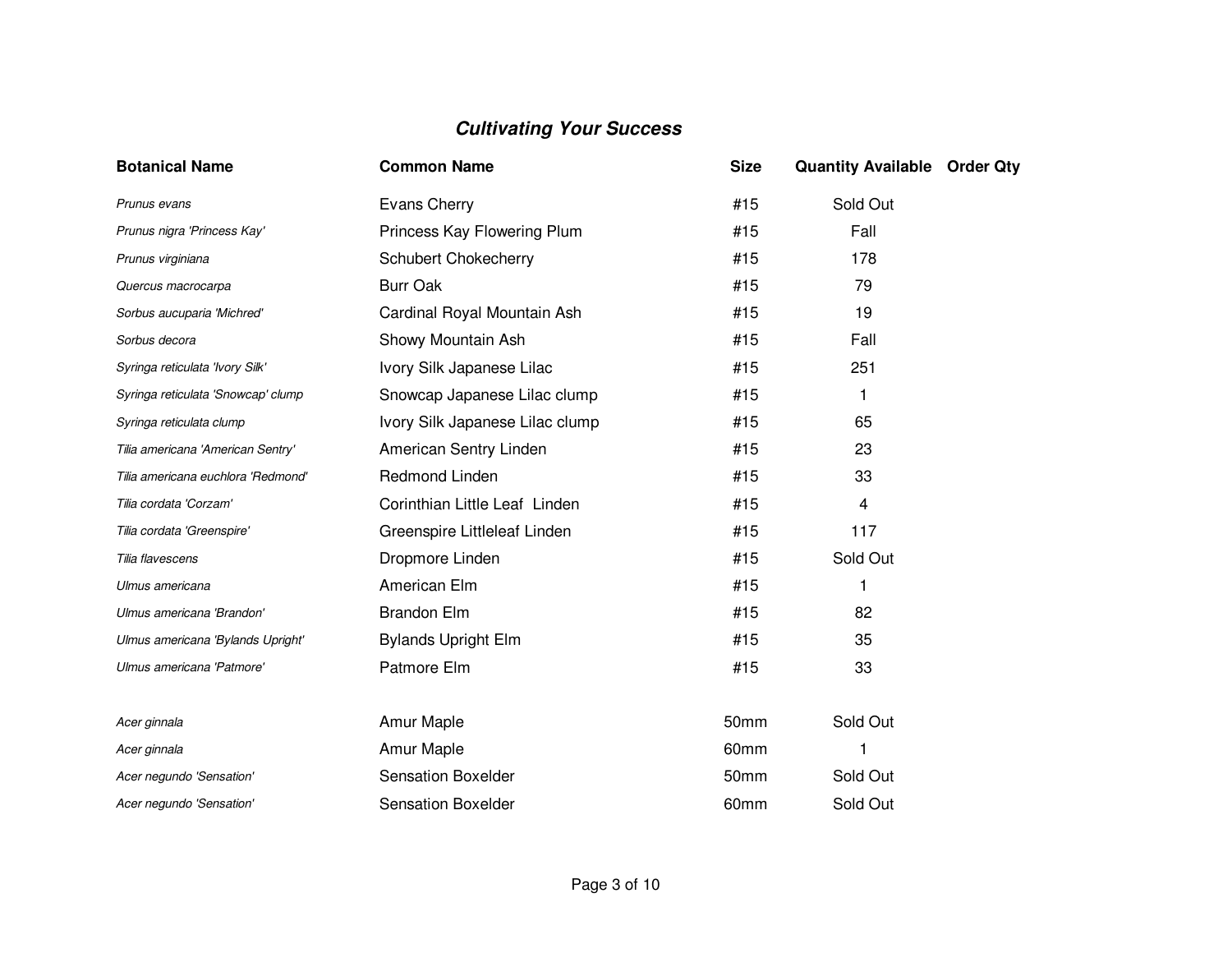| <b>Botanical Name</b>                   | <b>Common Name</b>           | <b>Size</b>      | <b>Quantity Available Order Qty</b> |  |
|-----------------------------------------|------------------------------|------------------|-------------------------------------|--|
| Acer negundo 'Sensation'                | <b>Sensation Boxelder</b>    | Oversize         |                                     |  |
| Acer platanoides 'Deborah'              | Deborah Maple                | 50mm             | 2                                   |  |
| Acer platanoides 'Deborah'              | Deborah Maple                | 60mm             |                                     |  |
| Acer platanoides 'Deborah'              | Deborah Maple                | 70mm             | 2                                   |  |
| Acer t. 'JFS-KW2 Rugged Charm'          | Rugged Charm Tatarian Maple  | Oversize         |                                     |  |
| Acer tataricum 'GarAnn PP15023'         | Hot Wings Tatarian Maple     | 50 <sub>mm</sub> | Sold Out                            |  |
| Acer tataricum 'GarAnn PP15023'         | Hot Wings Tatarian Maple     | 70mm             |                                     |  |
| Acer X freemanii 'Jeffersred'           | Autumn Blaze Maple           | 50mm             | Fall '19                            |  |
| Acer X freemanii 'Jeffersred'           | Autumn Blaze Maple           | 60mm             | Sold Out                            |  |
| Acer X freemanii 'Jeffersred'           | Autumn Blaze Maple           | 70mm             | Sold Out                            |  |
| Acer X freemanii 'Jeffersred'           | Autumn Blaze Maple           | Oversize         | Sold Out                            |  |
| Acer X freemanii 'Sienna'               | Sienna Glen Maple            | 50mm             | Late June                           |  |
| Aesculus glabra                         | Ohio Buckeye                 | 50mm             | 26                                  |  |
| Aesculus glabra                         | Ohio Buckeye                 | 60mm             | 2                                   |  |
| Aesculus x arnoldiana 'Autumn Splendor' | Autumn Splendor Buckeye      | 50mm             | 23                                  |  |
| Betula papyrifera 'Chickadee'           | Chickadee Birch              | 50mm             | Spring 2020                         |  |
| Betula papyrifera 'Varen'               | Prairie Dream Paper Birch    | 50mm             | 40                                  |  |
| Betula papyrifera 'Varen'               | Prairie Dream Paper Birch    | 60mm             | Spring 2020                         |  |
| Betula papyrifera 'Varen'               | Prairie Dream Paper Birch    | 70mm             | Spring 2020                         |  |
| Betula platyphylla 'Fargo PP10963'      | Dakota Pinnacle Birch        | 50 <sub>mm</sub> | Spring 2020                         |  |
| Betula platyphylla 'Jefpark'            | <b>Parkland Pillar Birch</b> | 50mm             | Spring 2020                         |  |
| Betula platyphylla 'Jefpark'            | <b>Parkland Pillar Birch</b> | 60mm             | 13                                  |  |
| Caragana aborescens 'Sutherland'        | Sutherland Caragana          | 50mm             | 39                                  |  |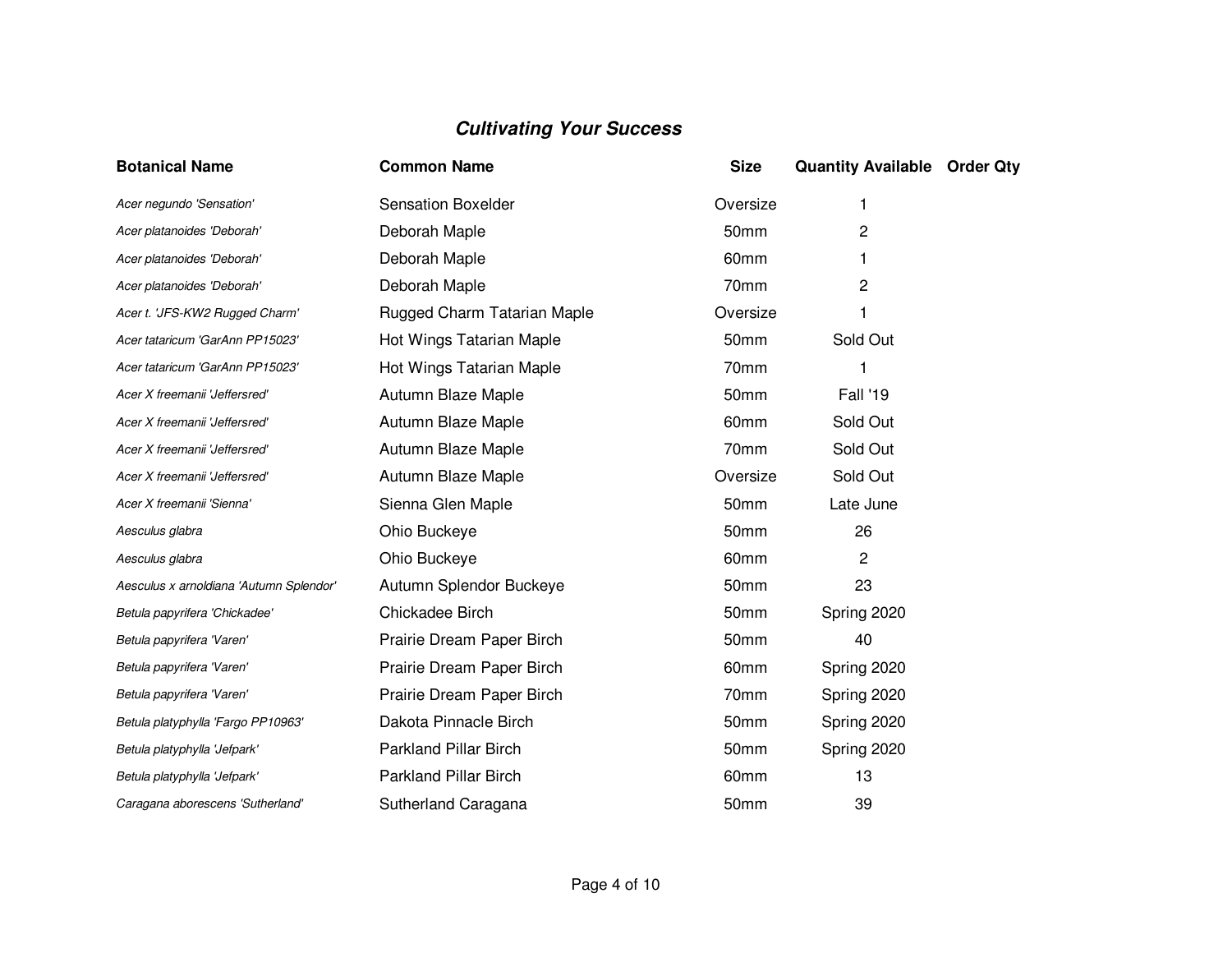| <b>Botanical Name</b>              | <b>Common Name</b>      | <b>Size</b>      | <b>Quantity Available Order Qty</b> |  |
|------------------------------------|-------------------------|------------------|-------------------------------------|--|
| Caragana aborescens 'Sutherland'   | Sutherland Caragana     | 60mm             | 1                                   |  |
| Crataegus oxycantha 'Paul Scarlet' | Paul's Scarlet Hawthorn | 60mm             | 2                                   |  |
| Crataegus x mordenensis 'Snowbird' | Snowbird Hawthorn       | 50mm             | 170                                 |  |
| Crataegus x mordenensis 'Snowbird' | Snowbird Hawthorn       | 60 <sub>mm</sub> | 180                                 |  |
| Crataegus x mordenensis 'Snowbird' | Snowbird Hawthorn       | 70mm             | 51                                  |  |
| Crataegus x mordenensis 'Snowbird' | Snowbird Hawthorn       | Oversize         | 1                                   |  |
| Crataegus x mordenensis 'Toba'     | Toba Hawthorn           | 50mm             | 5                                   |  |
| Crataegus x mordenensis 'Toba'     | Toba Hawthorn           | 60mm             | 104                                 |  |
| Crataegus x mordenensis 'Toba'     | Toba Hawthorn           | 70mm             | 62                                  |  |
| Crataegus x mordenensis 'Toba'     | Toba Hawthorn           | Oversize         | 5                                   |  |
| Fraxinus americana 'Durkar'        | Calypso White Ash       | 60mm             | Sold Out                            |  |
| Fraxinus americana 'Durkar'        | Calypso White Ash       | 70mm             | Sold Out                            |  |
| Fraxinus americana 'Durkar'        | Calypso White Ash       | Oversize         | 3                                   |  |
| Fraxinus pennsylvanica 'Durwinky'  | Trojan Ash              | 70mm             | 2                                   |  |
| Fraxinus pennsylvanica 'Durwinky'  | Trojan Ash              | Oversize         |                                     |  |
| Fraxinus pennsylvanica 'Patmore'   | Patmore Green Ash       | 50mm             | 82                                  |  |
| Fraxinus pennsylvanica 'Patmore'   | Patmore Green Ash       | 60mm             | 2                                   |  |
| Fraxinus pennsylvanica 'Patmore'   | Patmore Green Ash       | 70mm             | 3                                   |  |
| Fraxinus pennsylvanica 'Rugby'     | Prairie Spire Ash       | 50 <sub>mm</sub> | Late June                           |  |
| Fraxinus pennsylvanica 'Rugby'     | Prairie Spire Ash       | 60mm             | Sold Out                            |  |
| Fraxinus pennsylvanica 'Rugby'     | Prairie Spire Ash       | 70mm             | 4                                   |  |
| Fraxinus pennsylvanica 'Summit'    | Summit Green Ash        | 50mm             | 1                                   |  |
| Fraxinus pennsylvanica 'Summit'    | Summit Green Ash        | 60mm             | 16                                  |  |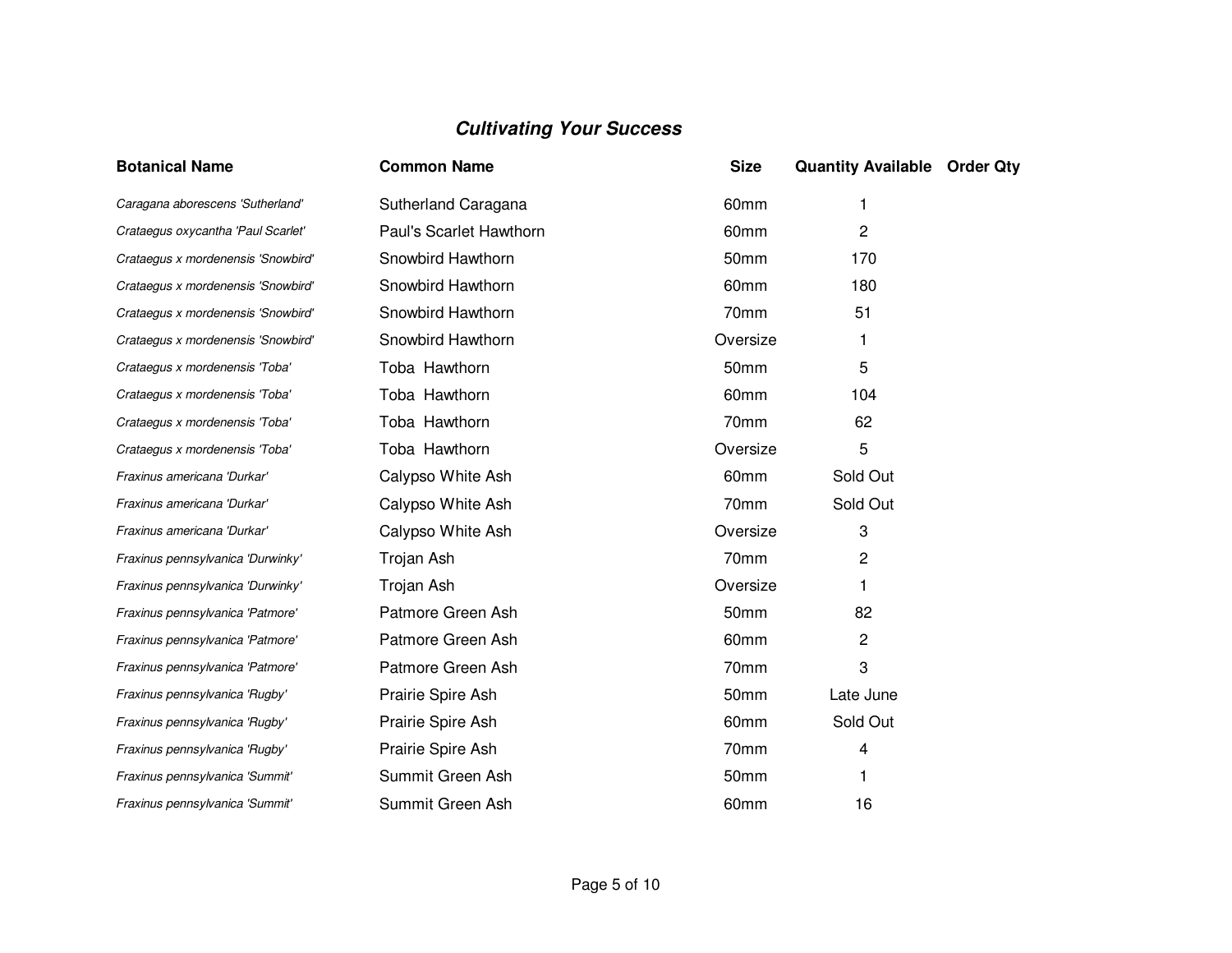| <b>Botanical Name</b>           | <b>Common Name</b>                   | <b>Size</b>      | <b>Quantity Available Order Qty</b> |  |
|---------------------------------|--------------------------------------|------------------|-------------------------------------|--|
| Fraxinus pennsylvanica 'Summit' | Summit Green Ash                     | 70mm             | 13                                  |  |
| Gleditsia triacanthos 'Harve'   | Northern Acclaim Honeylocust         | 50mm             | Sold Out                            |  |
| Malus 'Jefspire'                | Purple Spire Flowering Crabapple     | 50mm             | Sold Out                            |  |
| Malus 'Jefspire'                | Purple Spire Flowering Crabapple     | 60mm             | Sold Out                            |  |
| Malus 'Jefspire'                | Purple Spire Flowering Crabapple     | 70mm             | 1                                   |  |
| Malus 'Royalty'                 | Royalty Flowering Crabapple          | 50 <sub>mm</sub> | 35                                  |  |
| Malus 'Royalty'                 | <b>Royalty Flowering Crabapple</b>   | 60mm             | 20                                  |  |
| Malus 'Royalty'                 | <b>Royalty Flowering Crabapple</b>   | 70mm             | 1                                   |  |
| Malus 'Royalty'                 | <b>Royalty Flowering Crabapple</b>   | Oversize         | 2                                   |  |
| Malus x adstringens 'Durleo'    | <b>Gladiator Flowering Crabapple</b> | 50mm             | 214                                 |  |
| Malus x adstringens 'Durleo'    | <b>Gladiator Flowering Crabapple</b> | 60mm             | Late June                           |  |
| Malus x 'Courageous'            | Courageous Crabapple                 | 50mm             | 45                                  |  |
| Malus x 'Courageous'            | Courageous Crabapple                 | 60mm             | 58                                  |  |
| Malus x 'Courageous'            | Courageous Crabapple                 | 70mm             | 5                                   |  |
| Malus x 'Jefgreen'              | Emerald Spire Columnar Crabapple     | 50mm             | Sold Out                            |  |
| Malus x 'Jefgreen'              | Emerald Spire Columnar Crabapple     | 60mm             | Sold Out                            |  |
| Malus x 'Jefgreen'              | Emerald Spire Columnar Crabapple     | 70mm             | Sold Out                            |  |
| Malus x 'Jeflite'               | <b>Starlite Flowering Crabapple</b>  | 50mm             | 3                                   |  |
| Malus x 'Jeflite'               | <b>Starlite Flowering Crabapple</b>  | 60mm             | Sold Out                            |  |
| Malus x 'Spring Snow'           | Spring Snow Flowering Crabapple      | 50mm             | 40                                  |  |
| Malus x 'Spring Snow'           | Spring Snow Flowering Crabapple      | 60mm             | 10                                  |  |
| Malus x 'Thunderchild'          | Thunderchild Flowering Crabapple     | 50mm             | 80                                  |  |
| Malus x 'Thunderchild'          | Thunderchild Flowering Crabapple     | 60mm             | 15                                  |  |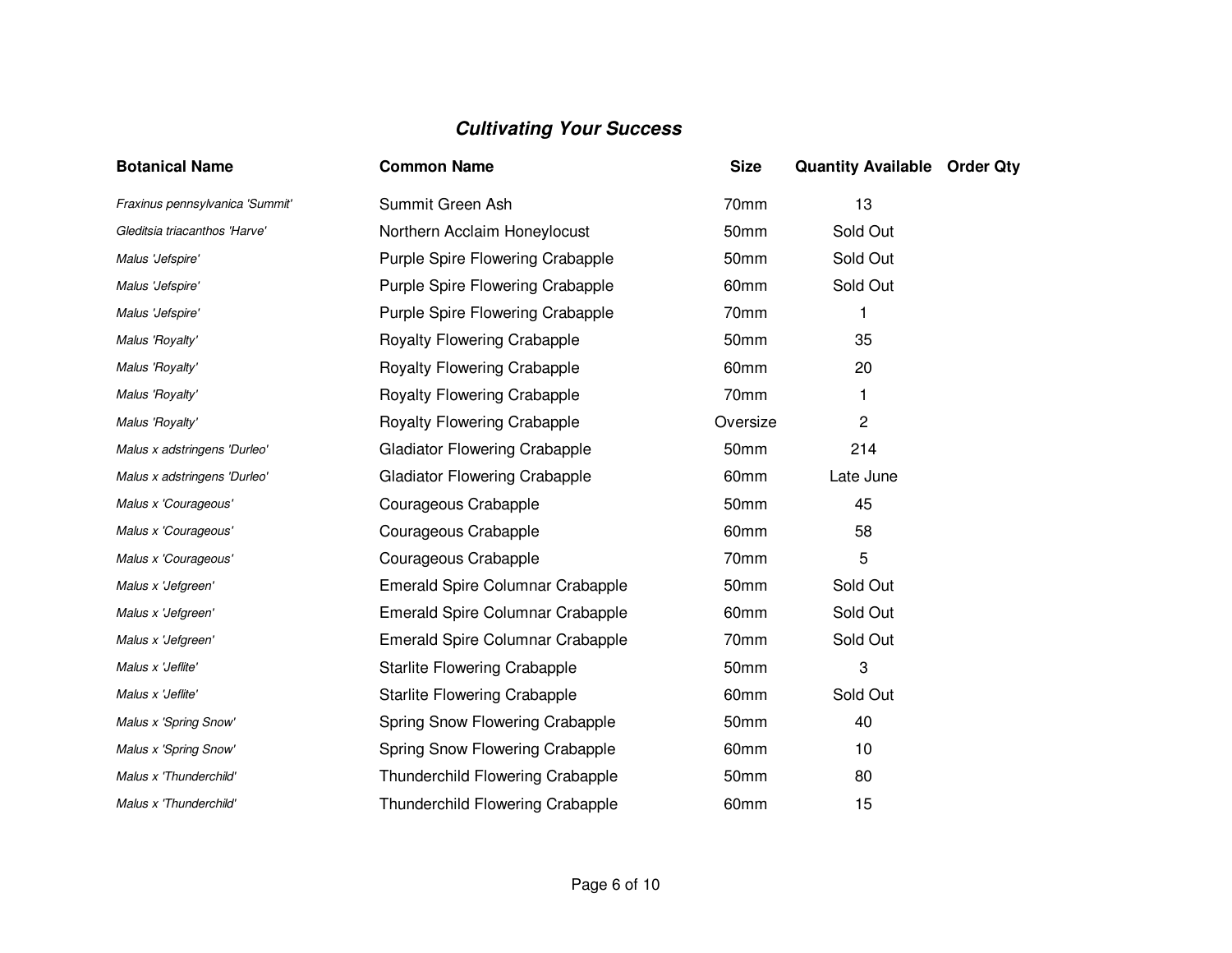| <b>Botanical Name</b>      | <b>Common Name</b>            | <b>Size</b>  | <b>Quantity Available Order Qty</b> |  |
|----------------------------|-------------------------------|--------------|-------------------------------------|--|
| Picea glauca               | <b>White Spruce</b>           | 150cm        | Sold Out                            |  |
| Picea pungens              | Colorado Spruce               | <b>150cm</b> | <b>August (239)</b>                 |  |
| Picea pungens              | Colorado Spruce               | 200cm        | August (13)                         |  |
| Picea pungens              | Colorado Spruce               | 250cm        | August (14)                         |  |
| Picea pungens 'Fastigiata' | Columnar Colorado Blue Spruce | 150cm        | August (37)                         |  |
| Picea pungens 'Fastigiata' | Columnar Colorado Blue Spruce | 200cm        | August (6)                          |  |
| Pinus contorta             | Lodgepole Pine                | 150cm        | Spring 2020                         |  |
| Pinus contorta             | Lodgepole Pine                | 200cm        | Spring 2020                         |  |
| Pinus contorta             | Lodgepole Pine                | 250cm        | Spring 2020                         |  |
| Pinus contorta             | Lodgepole Pine                | 300cm        | Spring 2020                         |  |
| Pinus ponderosa            | Ponderosa Pine                | 150cm        | Spring 2020                         |  |
| Pinus ponderosa            | Ponderosa Pine                | 225cm        | Spring 2020                         |  |
| Pinus sylvestris           | <b>Scots Pine</b>             | <b>150cm</b> | Spring 2020                         |  |
| Pinus sylvestris           | <b>Scots Pine</b>             | 200cm        | Spring 2020                         |  |
| Pinus sylvestris           | <b>Scots Pine</b>             | 250cm        | Spring 2020                         |  |
| Pinus sylvestris           | <b>Scots Pine</b>             | 300cm        | Spring 2020                         |  |
| Populus assiniboine        | Assiniboine Poplar            | 50mm         | 3                                   |  |
| Populus assiniboine        | Assiniboine Poplar            | 60mm         | 21                                  |  |
| Populus assiniboine        | Assiniboine Poplar            | 70mm         | 67                                  |  |
| Populus assiniboine        | Assiniboine Poplar            | Oversize     | 10                                  |  |
| Populus tremula 'Erecta'   | Swedish Columnar Aspen        | 50mm         | 165                                 |  |
| Populus tremula 'Erecta'   | Swedish Columnar Aspen        | 60mm         | 350                                 |  |
| Populus tremula 'Erecta'   | Swedish Columnar Aspen        | 70mm         | 139                                 |  |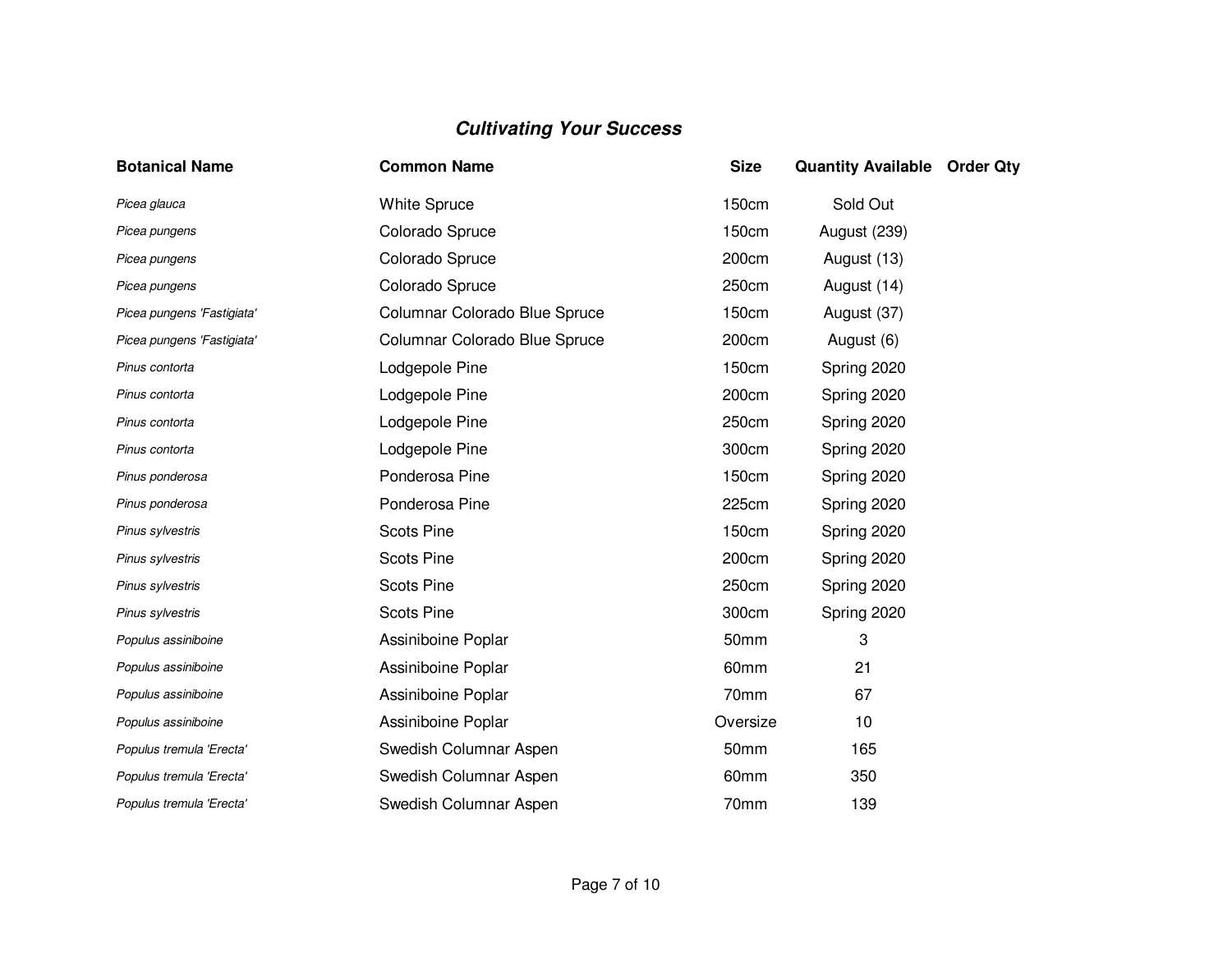| <b>Botanical Name</b>            | <b>Common Name</b>          | <b>Size</b> | <b>Quantity Available Order Qty</b> |  |
|----------------------------------|-----------------------------|-------------|-------------------------------------|--|
| Populus tremula 'Erecta'         | Swedish Columnar Aspen      | Oversize    | 3                                   |  |
| Populus tremuloides              | Trembling Aspen (tree Form) | 50mm        | 183                                 |  |
| Populus tremuloides              | Trembling Aspen (tree Form) | 60mm        | 20                                  |  |
| Populus tremuloides              | Trembling Aspen (tree Form) | 70mm        | 98                                  |  |
| Populus tremuloides              | Trembling Aspen (tree Form) | Oversize    | 42                                  |  |
| Populus tremuloides 'Clump form' | Trembling Aspen Clump Form  | 60mm        | Sold Out                            |  |
| Populus tremuloides 'Clump form' | Trembling Aspen Clump Form  | 70mm        | $\overline{c}$                      |  |
| Populus tremuloides 'Clump form' | Trembling Aspen Clump Form  | Oversize    | 3                                   |  |
| Populus x 'Byland Green'         | <b>Byland Green Poplar</b>  | 50mm        | 5                                   |  |
| Populus x 'Byland Green'         | <b>Byland Green Poplar</b>  | 60mm        | 18                                  |  |
| Populus x 'Byland Green'         | <b>Byland Green Poplar</b>  | 70mm        | 8                                   |  |
| Populus x 'Byland Green'         | <b>Byland Green Poplar</b>  | Oversize    | 30                                  |  |
| Populus x jackii 'Northwest'     | Northwest Poplar            | 60mm        | 1                                   |  |
| Populus x 'Tristis'              | <b>Tristis Poplar</b>       | 50mm        | 52                                  |  |
| Populus x 'Tristis'              | <b>Tristis Poplar</b>       | 60mm        | 11                                  |  |
| Populus x 'Tristis'              | <b>Tristis Poplar</b>       | 70mm        | 1                                   |  |
| Prunus virginiana                | <b>Schubert Chokecherry</b> | 50mm        | 197                                 |  |
| Prunus virginiana                | <b>Schubert Chokecherry</b> | 60mm        | 20                                  |  |
| Prunus virginiana                | Schubert Chokecherry        | Oversize    |                                     |  |
| Quercus macrocarpa               | <b>Burr Oak</b>             | 50mm        | Late June                           |  |
| Quercus macrocarpa               | <b>Burr Oak</b>             | 60mm        | 10                                  |  |
| Quercus macrocarpa               | <b>Burr Oak</b>             | 70mm        | 10                                  |  |
| Quercus macrocarpa               | <b>Burr Oak</b>             | 80mm        | 3                                   |  |
|                                  |                             |             |                                     |  |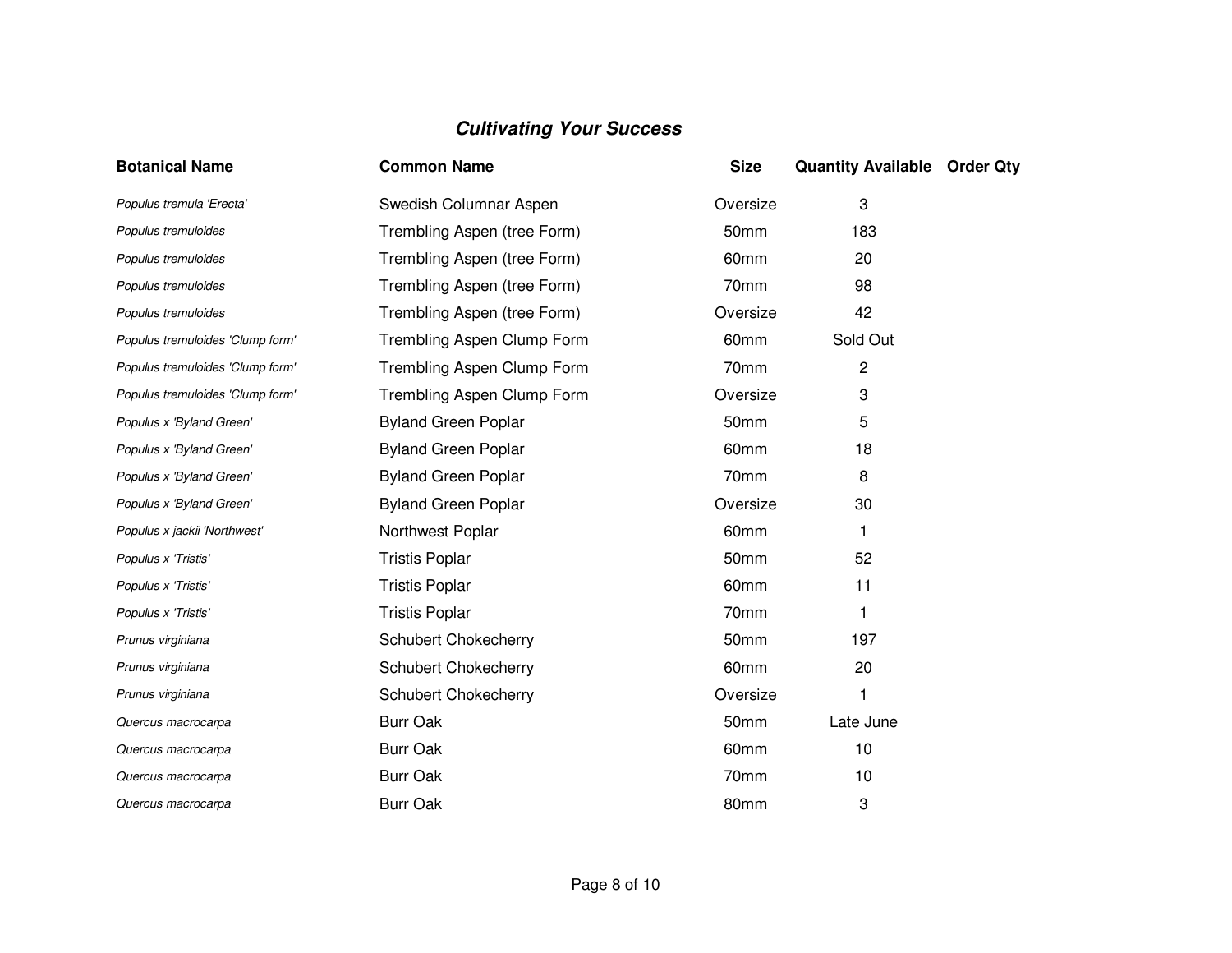| <b>Botanical Name</b>                      | <b>Common Name</b>           | <b>Size</b> | <b>Quantity Available Order Qty</b> |  |
|--------------------------------------------|------------------------------|-------------|-------------------------------------|--|
| Quercus macrocarpa                         | <b>Burr Oak</b>              | 90mm        | 6                                   |  |
| Quercus macrocarpa                         | <b>Burr Oak</b>              | 100mm       | 15                                  |  |
| Quercus macrocarpa                         | <b>Burr Oak</b>              | 115mm       | 6                                   |  |
| Quercus macrocarpa                         | <b>Burr Oak</b>              | 125mm       |                                     |  |
| Quercus robur x Q.alba 'Crimshmidt' PP9103 | Crimson Spire Oak            | 60mm        | Sold Out                            |  |
| Quercus robur x Q.alba 'Crimshmidt' PP9103 | Crimson Spire Oak            | 70mm        | Sold Out                            |  |
| Quercus robur x Q.alba 'Crimshmidt' PP9103 | Crimson Spire Oak            | Oversize    | Sold Out                            |  |
| Quercus rubra                              | Northern Red Oak             | 50mm        | 11                                  |  |
| Quercus rubra                              | Northern Red Oak             | Oversize    | Sold Out                            |  |
| Sorbus aucuparia 'Black Hawk'              | Blackhawk Mountain Ash       | 60mm        |                                     |  |
| Sorbus aucuparia 'Black Hawk'              | Blackhawk Mountain Ash       | 70mm        | 3                                   |  |
| Sorbus aucuparia 'Michred'                 | Cardinal Royal Mountain Ash  | 50mm        | 35                                  |  |
| Sorbus aucuparia 'Rossica'                 | Russian Mountain Ash         | 50mm        | 56                                  |  |
| Sorbus aucuparia 'Rossica'                 | Russian Mountain Ash         | 60mm        | 72                                  |  |
| Sorbus aucuparia 'Rossica'                 | Russian Mountain Ash         | 70mm        | 1                                   |  |
| Sorbus aucuparia 'Rossica'                 | Russian Mountain Ash         | Oversize    |                                     |  |
| Sorbus decora                              | Showy Mountain Ash           | 50mm        | 5                                   |  |
| Sorbus decora                              | Showy Mountain Ash           | 60mm        | 3                                   |  |
| Sorbus decora                              | Showy Mountain Ash           | 70mm        | 2                                   |  |
| Syringa reticulata 'Ivory Silk'            | Ivory Silk Japanese Lilac    | 50mm        | Late June                           |  |
| Syringa reticulata 'Ivory Silk'            | Ivory Silk Japanese Lilac    | 60mm        | Sold Out                            |  |
| Syringa reticulata 'Ivory Silk'            | Ivory Silk Japanese Lilac    | Oversize    | 3                                   |  |
| Tilia cordata 'Greenspire'                 | Greenspire Littleleaf Linden | 50mm        | Sold Out                            |  |